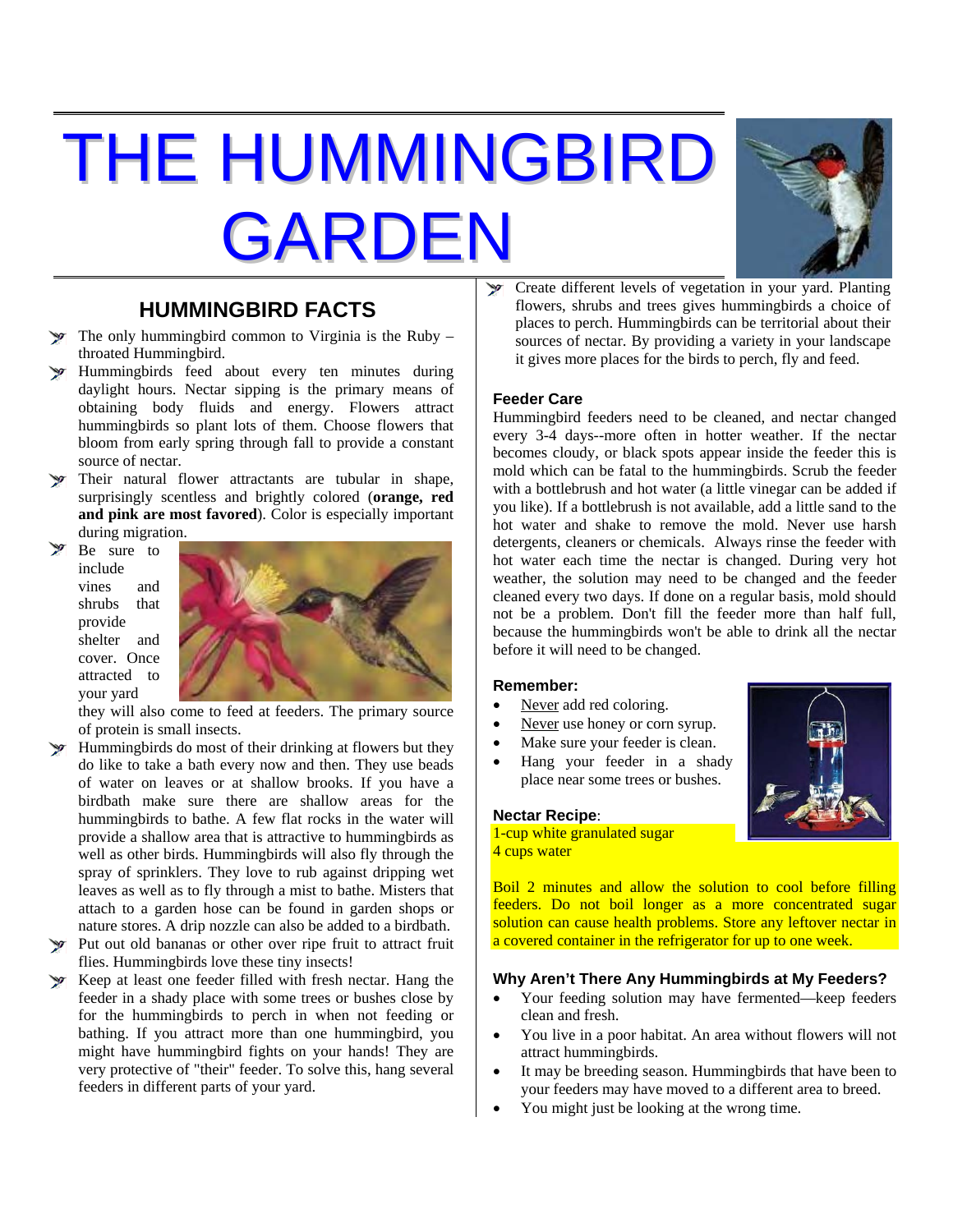## Plants for Hummingbirds in the Mid-Atlantic Region Top 10 Favorite Hummingbird Plants

| <b>Trees</b>               | <b>Exposure</b> | <b>Moisture</b>        | <b>Flowering</b> | <b>Comments</b>                                 |
|----------------------------|-----------------|------------------------|------------------|-------------------------------------------------|
|                            |                 | <b>Requirements</b>    | Time             |                                                 |
| <b>Flowering dogwood</b>   | Part sun to     | Moist but well-drained | Late spring      | White & pink blooms, orange-red fall berries.   |
| Cornus florida             | light shade     | soil                   |                  | Grows to 30 ft. Provides nectar, shelter/cover. |
| <b>Flowering crabapple</b> | Full sun        | Moist but well-drained | Spring           | Pink or white blooms with small yellowish       |
| Malus spp.                 |                 | rich soil              |                  | apples late summer into fall.                   |
| <b>Red Buckeye</b>         | Light shade     | Moist but well-drained | Spring           | A good under story tree with a non-symmetrical  |
| Aesculus pavia             |                 | soil                   |                  | shape. A good accent plant with red blooms.     |

| <b>Shrubs</b>            | <b>Exposure</b> | <b>Moisture</b>         | <b>Flowering</b> | <b>Comments</b>                                      |
|--------------------------|-----------------|-------------------------|------------------|------------------------------------------------------|
|                          |                 | <b>Requirements</b>     | Time             |                                                      |
| American                 | Full sun        | Moist but well-drained  | Late spring      | White flowers. Red fruit clusters from late          |
| cranberrybush            |                 | soil in full sun        | to early         | summer to fall. Grows to 12 feet. Provides           |
| Viburnum trilobum        |                 |                         | summer           | nectar, shelter/cover.                               |
| American                 | Full sun        | Moist                   | Mid              | Creamy white blooms, small red fruits in             |
| <b>Elderberry</b>        |                 |                         | summer           | clusters in late summer. Grows to 12 feet.           |
| Sambucus canadensis      |                 |                         |                  | Provides nectar, shelter/cover.                      |
| <b>Arrowwood</b>         | Full sun to     | Moist but well-drained, | Last spring      | White blooms, blue-black fruit in fall. Grows to     |
| <b>Virburnum</b>         | Partial sun     | rich soil               | to early         | 15 feet. Provides nectar, shelter/cover.             |
| Viburnum dentatum        |                 |                         | summer           |                                                      |
| <b>Butterfly bush</b>    | Full sun        | Moist but well-drained, | All summer       | (Perennial shrub) Chose red, purple or lilac         |
| Buddleia davidii         |                 | soil                    |                  | colors. Prune to 12" in early spring. Provides       |
|                          |                 |                         |                  | nectar, shelter/cover.                               |
| Lilac                    | Full sun        | Well drained, fertile,  | Late spring      | "Belle de Nancy" and "Souvenir de Louis Spath"       |
| Syringa spp.             |                 | slightly alkaline soil  |                  | Provides nectar, shelter/cover. Grows to 15 feet.    |
| Red-osier dogwood        | Partial sun     | Well drained, moist,    | Late spring      | White blooms with globular fruits late summer        |
| Cornus sericea           |                 | fertile soil            | to summer        | into fall. To 10 ft. Provides nectar, shelter/cover. |
| <b>Rhododendrons</b>     | Partial         | Moist to dry fertile,   | Spring           | Large native<br>shrub,<br>which<br>has<br>large      |
| Rhododendron             | shade           | acid soil               |                  | Hummingbirds<br>purplish/pink, blooms.<br>will       |
| catawbiense              |                 |                         |                  | spend hours feeding on the nectar. Provides          |
|                          |                 |                         |                  | nectar, shelter/cover.                               |
| <b>Scarlet Firethorn</b> | Full sun        | Well drained soil       | Summer           | (evergreen shrub) White blooms with red,             |
| Pyracantha coccinea      |                 |                         |                  | orange or yellow fruits in late summer. Grows        |
|                          |                 |                         |                  | to 15 feet. Provides nectar, shelter/cover.          |

| <b>Flowers</b>          | <b>Exposure</b> | <b>Moisture</b>         | <b>Flowering</b> | <b>Comments</b>                                         |
|-------------------------|-----------------|-------------------------|------------------|---------------------------------------------------------|
|                         |                 | <b>Requirements</b>     | <b>Time</b>      |                                                         |
| <b>Ageratum</b>         | Full sun to     | Moist well drained rich | Summer           | (Annual) Pink, blue or white, to 14 inches.             |
| Ageratum                | partial sun     | soil                    | into fall        |                                                         |
| houstonianum            |                 |                         |                  |                                                         |
| <b>Astilbe</b>          | Partial         | Rich, moist soil        | Late spring      | (Perennial) Red, pink, lilac, peach, maroon or          |
| Astilbe x arendsii      | shade           |                         | $&$ summer       | white blooms. Grows to 4 feet.                          |
| <b>Bee Balm</b>         | Full sun        | Moist well drained soil | Summer to        | (Perennial) Whorled flowers in pink, red, white         |
| Monarda didyma          |                 |                         | fall             | & reddish purple. Fast spreader.                        |
| <b>Black-eyed Susan</b> | Full sun        | Moist well drained soil | Late             | (Native perennial) Yellow-orange flowers with           |
| Rudbeckia fulgida       |                 |                         | summer           | distinctive black center. Grows to 3 feet.              |
| <b>Butterfly weed</b>   | Full sun        | Moist to dry soil       | Summer           | (Wildflower) Bright orange, red-orange<br><sub>or</sub> |
| Aesclepias              |                 |                         |                  | yellow-orange flowers. Grows to 30 inches.              |
| <b>Canada Lily</b>      | Sun/Partial     | Moist well drained soil | mid-             | (bulb – perennial) Try to plant the red or orange       |
| Lilium canadense        | shade           |                         | summer           | but yellow will also attract. Large 5" flowers.         |
| <b>Cardinal Flower</b>  | Full sun        | Wet to Moist soil/bog   | Mid to late      | (tender perennial) Brilliant red flowers. Grows         |
| Lobelia cardinalis      |                 |                         | summer.          | 2-4 feet. Mulch heavily during winter.                  |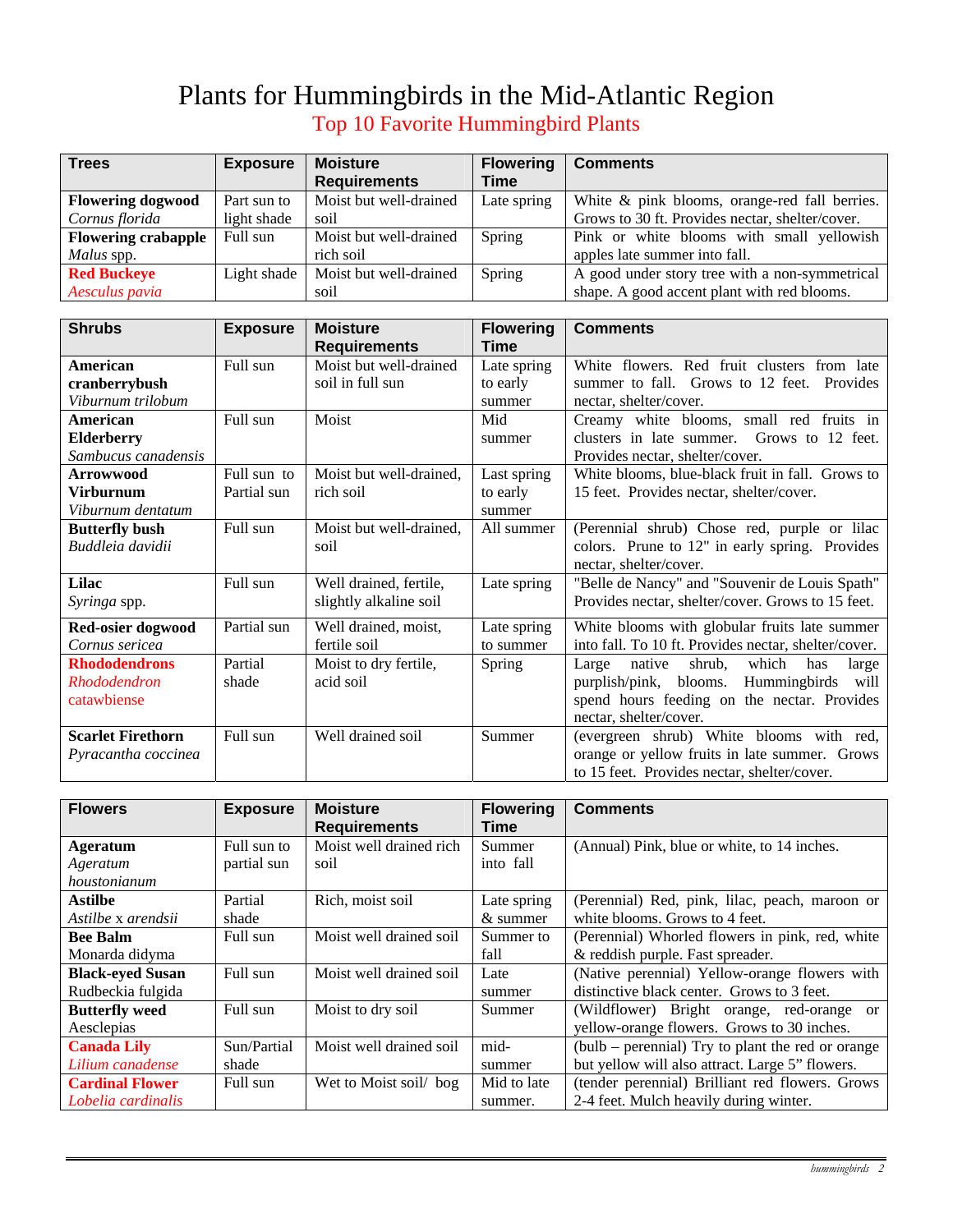| <b>Requirements</b><br><b>Time</b><br>Moist well drained soil<br>Full sun<br>(Annual) Spidery whorls of pink, white and<br><b>Cleome</b><br>summer<br>purple on 4' plants. Will readily self-seed.<br>Cleome hasslerana<br>Sun/Partial<br>Moist well drained soil<br><b>Columbine</b><br>(Perennial) Long-spurred flowers held above<br>spring<br>shade<br>rosette of lobed foliage. Early nectar source!<br>Aquilegia canadense<br>Sun/Partial<br>(Perennial) Long-blooming tiny red, pink, or<br><b>Coral bell</b><br>Moist well drained soil<br>Spring into<br>Heuchera<br>white blossoms. Early blooms attract hummers.<br>summer.<br>sun<br>Full sun<br>Moist well-drained soil<br>(Annual ) Red, orange, yellow, pink, maroon or<br>Cosmos<br>Summer<br>white blooms. Grows to 6 feet. Will self-seed.<br>Cosmos spp.<br><b>Evening primrose/</b><br>Full sun<br>Moist well drained soil<br>(Native perennial) Yellow, pink or white<br>Summer<br>sundrops Oenothera<br>blooms. Grows to 6 feet. Can be invasive.<br>Four-o'clocks<br>Moist well drained soil<br>(Annual) Bushy plant with red, yellow, white,<br>Full sun to<br>Summer<br>partial sun<br>pink flowers opening in late afternoon.<br>Mirabilis jalapa<br>Moist but well drained<br>(Annual) Pendent flowers in red, purple, pink,<br>Fuchsia<br>Morning<br>Summer<br>sun/shade<br>rich soil<br>Fuchsia spp<br>white. Use in pots & baskets.<br>Moist but well drained<br>(Annual) Pink, salmon, red or white blooms.<br>Geranium<br>Full sun<br>Summer<br>Use in borders and containers.<br>Pelargonia x<br>rich soil<br>hortorum<br>Geranium, scented<br>Full sun<br>Moist well drained rich<br>(Annual) Remember; even less showy flowers<br>Summer<br>are still attractive to hummingbirds.<br>Pelargonium<br>soil<br>(Native perennial) Pink or purple flowers on 4<br>Full sun<br><b>Globe thistle</b><br>Drought tolerant<br>Summer<br>foot tall plant. Plant in rear to hide lower foliage.<br>Echinops ritro<br>Goldenrod<br>Full sun<br>Drought tolerant<br>(Native perennial) Yellow blooms on 1-5 ft tall<br>Summer to<br>Solidago<br>early fall<br>plants.<br>Moist well drained rich<br>Mid-<br>(Annual) Purple or white. Grows to 4 feet.<br>Heliotrope<br>Afternoon<br>Heliotropium<br>shade<br>soil<br>summer<br>arborescens<br><b>Hollyhock</b><br>Full sun<br>Moist well drained<br>(Biennial) Tall spikes of colorful flowers atop 5-<br>Late<br>Althaea or Alcea<br>6 foot tall plants. May need staking.<br>average soil<br>summer<br>Hummingbird<br>Full sun<br>(annual) Bright red clustered flowers, grows to<br>Drought tolerant<br>Late<br>18 inches. Try Ghostly Red.<br>flower<br>summer<br>Zauschneria<br>into early<br>fall<br>californica<br><b>Indian Pink</b><br>Full sun to<br>Moist well drained soil<br>(perennial) Low growing, clump forming with<br>Late spring<br>bright red flowers trimmed in yellow.<br>Spigelia marilandica<br>light shade<br>Full sun<br>Moist to wet soil<br>(Native perennial) Bright violet flowers, grows<br><b>Ironweed</b><br>Late<br>to 7 feet.<br>Veronia<br>summer<br>noveboracensis<br>into fall<br>Moist well drained soil<br>Full sun<br>(Perennial) Densely packed, narrow spikes of<br><b>Hyssop</b><br>Summer<br>Agastache<br>tiny flowers.<br>(Annual) Bedding annual with red, white, pink,<br>Moist well drained rich<br><b>Impatiens</b><br>Partial<br>Summer<br>Impatiens wallerana<br>lavender flowers. Use in containers.<br>sun/shade<br>soil<br>Lobelia<br>(Perennial) Bright red, blue or purple, grows to 3<br>Full sun<br>Moist to wet soils<br>Mid to late<br>Lobelia spp.<br>feet.<br>summer<br>Full sun<br>Moist well drained<br>(Native perennials) Orange, red, pink, purple or<br>Lupine<br>Late spring<br>white depending on cultivar. Grows to 4 feet.<br>loose soil<br>& summer<br>Lupinus spp<br>Sun to light<br>Moist well drained soil<br>Fall<br>(Native perennial) Pink, cherry-red, purple or<br><b>New England aster</b><br>shade<br>white blooms, grows to 30 inches,<br>Aster novae-angliae<br>Moist well drained rich<br>(Annual) Tubular blossoms. Avoid<br>Nicotiana<br>Full sun<br>'Nikki'<br>summer<br>Nicotiana<br>soil<br>hybrids. Grows to 30 inches.<br>Full sun<br>Requires perfect<br>(Perennial) Tubular flowers in blue, white, pink,<br><b>Penstemon</b><br>Summer<br>drainage<br>Penstemon<br>and purple.<br>Full sun<br>Moist well drained soil<br>(Annual) Variety of trumpet flowers. All will<br>All summer<br><b>Petunias</b><br>attract hummingbirds. Use in borders & pots.<br>Petunia spp<br>Full sun<br>Moist well drained soil<br>(Perennial) Garden favorite with fragrant<br><b>Phlox</b><br>Summer<br>Phlox paniculata<br>flowers in pink, red, white, and lilac. | <b>Flowers</b> | <b>Exposure</b> | <b>Moisture</b> | <b>Flowering</b> | <b>Comments</b> |
|-------------------------------------------------------------------------------------------------------------------------------------------------------------------------------------------------------------------------------------------------------------------------------------------------------------------------------------------------------------------------------------------------------------------------------------------------------------------------------------------------------------------------------------------------------------------------------------------------------------------------------------------------------------------------------------------------------------------------------------------------------------------------------------------------------------------------------------------------------------------------------------------------------------------------------------------------------------------------------------------------------------------------------------------------------------------------------------------------------------------------------------------------------------------------------------------------------------------------------------------------------------------------------------------------------------------------------------------------------------------------------------------------------------------------------------------------------------------------------------------------------------------------------------------------------------------------------------------------------------------------------------------------------------------------------------------------------------------------------------------------------------------------------------------------------------------------------------------------------------------------------------------------------------------------------------------------------------------------------------------------------------------------------------------------------------------------------------------------------------------------------------------------------------------------------------------------------------------------------------------------------------------------------------------------------------------------------------------------------------------------------------------------------------------------------------------------------------------------------------------------------------------------------------------------------------------------------------------------------------------------------------------------------------------------------------------------------------------------------------------------------------------------------------------------------------------------------------------------------------------------------------------------------------------------------------------------------------------------------------------------------------------------------------------------------------------------------------------------------------------------------------------------------------------------------------------------------------------------------------------------------------------------------------------------------------------------------------------------------------------------------------------------------------------------------------------------------------------------------------------------------------------------------------------------------------------------------------------------------------------------------------------------------------------------------------------------------------------------------------------------------------------------------------------------------------------------------------------------------------------------------------------------------------------------------------------------------------------------------------------------------------------------------------------------------------------------------------------------------------------------------------------------------------------------------------------------------------------------------------------------------------------------------------------------------------------------------------------------------------------------------------------------------------------------------------------------------------------------------------------------------------------------------------------------------------------------------------------------------------------------------------------------------------------------------------------------------------------------------------------------------------------------------|----------------|-----------------|-----------------|------------------|-----------------|
|                                                                                                                                                                                                                                                                                                                                                                                                                                                                                                                                                                                                                                                                                                                                                                                                                                                                                                                                                                                                                                                                                                                                                                                                                                                                                                                                                                                                                                                                                                                                                                                                                                                                                                                                                                                                                                                                                                                                                                                                                                                                                                                                                                                                                                                                                                                                                                                                                                                                                                                                                                                                                                                                                                                                                                                                                                                                                                                                                                                                                                                                                                                                                                                                                                                                                                                                                                                                                                                                                                                                                                                                                                                                                                                                                                                                                                                                                                                                                                                                                                                                                                                                                                                                                                                                                                                                                                                                                                                                                                                                                                                                                                                                                                                                                                               |                |                 |                 |                  |                 |
|                                                                                                                                                                                                                                                                                                                                                                                                                                                                                                                                                                                                                                                                                                                                                                                                                                                                                                                                                                                                                                                                                                                                                                                                                                                                                                                                                                                                                                                                                                                                                                                                                                                                                                                                                                                                                                                                                                                                                                                                                                                                                                                                                                                                                                                                                                                                                                                                                                                                                                                                                                                                                                                                                                                                                                                                                                                                                                                                                                                                                                                                                                                                                                                                                                                                                                                                                                                                                                                                                                                                                                                                                                                                                                                                                                                                                                                                                                                                                                                                                                                                                                                                                                                                                                                                                                                                                                                                                                                                                                                                                                                                                                                                                                                                                                               |                |                 |                 |                  |                 |
|                                                                                                                                                                                                                                                                                                                                                                                                                                                                                                                                                                                                                                                                                                                                                                                                                                                                                                                                                                                                                                                                                                                                                                                                                                                                                                                                                                                                                                                                                                                                                                                                                                                                                                                                                                                                                                                                                                                                                                                                                                                                                                                                                                                                                                                                                                                                                                                                                                                                                                                                                                                                                                                                                                                                                                                                                                                                                                                                                                                                                                                                                                                                                                                                                                                                                                                                                                                                                                                                                                                                                                                                                                                                                                                                                                                                                                                                                                                                                                                                                                                                                                                                                                                                                                                                                                                                                                                                                                                                                                                                                                                                                                                                                                                                                                               |                |                 |                 |                  |                 |
|                                                                                                                                                                                                                                                                                                                                                                                                                                                                                                                                                                                                                                                                                                                                                                                                                                                                                                                                                                                                                                                                                                                                                                                                                                                                                                                                                                                                                                                                                                                                                                                                                                                                                                                                                                                                                                                                                                                                                                                                                                                                                                                                                                                                                                                                                                                                                                                                                                                                                                                                                                                                                                                                                                                                                                                                                                                                                                                                                                                                                                                                                                                                                                                                                                                                                                                                                                                                                                                                                                                                                                                                                                                                                                                                                                                                                                                                                                                                                                                                                                                                                                                                                                                                                                                                                                                                                                                                                                                                                                                                                                                                                                                                                                                                                                               |                |                 |                 |                  |                 |
|                                                                                                                                                                                                                                                                                                                                                                                                                                                                                                                                                                                                                                                                                                                                                                                                                                                                                                                                                                                                                                                                                                                                                                                                                                                                                                                                                                                                                                                                                                                                                                                                                                                                                                                                                                                                                                                                                                                                                                                                                                                                                                                                                                                                                                                                                                                                                                                                                                                                                                                                                                                                                                                                                                                                                                                                                                                                                                                                                                                                                                                                                                                                                                                                                                                                                                                                                                                                                                                                                                                                                                                                                                                                                                                                                                                                                                                                                                                                                                                                                                                                                                                                                                                                                                                                                                                                                                                                                                                                                                                                                                                                                                                                                                                                                                               |                |                 |                 |                  |                 |
|                                                                                                                                                                                                                                                                                                                                                                                                                                                                                                                                                                                                                                                                                                                                                                                                                                                                                                                                                                                                                                                                                                                                                                                                                                                                                                                                                                                                                                                                                                                                                                                                                                                                                                                                                                                                                                                                                                                                                                                                                                                                                                                                                                                                                                                                                                                                                                                                                                                                                                                                                                                                                                                                                                                                                                                                                                                                                                                                                                                                                                                                                                                                                                                                                                                                                                                                                                                                                                                                                                                                                                                                                                                                                                                                                                                                                                                                                                                                                                                                                                                                                                                                                                                                                                                                                                                                                                                                                                                                                                                                                                                                                                                                                                                                                                               |                |                 |                 |                  |                 |
|                                                                                                                                                                                                                                                                                                                                                                                                                                                                                                                                                                                                                                                                                                                                                                                                                                                                                                                                                                                                                                                                                                                                                                                                                                                                                                                                                                                                                                                                                                                                                                                                                                                                                                                                                                                                                                                                                                                                                                                                                                                                                                                                                                                                                                                                                                                                                                                                                                                                                                                                                                                                                                                                                                                                                                                                                                                                                                                                                                                                                                                                                                                                                                                                                                                                                                                                                                                                                                                                                                                                                                                                                                                                                                                                                                                                                                                                                                                                                                                                                                                                                                                                                                                                                                                                                                                                                                                                                                                                                                                                                                                                                                                                                                                                                                               |                |                 |                 |                  |                 |
|                                                                                                                                                                                                                                                                                                                                                                                                                                                                                                                                                                                                                                                                                                                                                                                                                                                                                                                                                                                                                                                                                                                                                                                                                                                                                                                                                                                                                                                                                                                                                                                                                                                                                                                                                                                                                                                                                                                                                                                                                                                                                                                                                                                                                                                                                                                                                                                                                                                                                                                                                                                                                                                                                                                                                                                                                                                                                                                                                                                                                                                                                                                                                                                                                                                                                                                                                                                                                                                                                                                                                                                                                                                                                                                                                                                                                                                                                                                                                                                                                                                                                                                                                                                                                                                                                                                                                                                                                                                                                                                                                                                                                                                                                                                                                                               |                |                 |                 |                  |                 |
|                                                                                                                                                                                                                                                                                                                                                                                                                                                                                                                                                                                                                                                                                                                                                                                                                                                                                                                                                                                                                                                                                                                                                                                                                                                                                                                                                                                                                                                                                                                                                                                                                                                                                                                                                                                                                                                                                                                                                                                                                                                                                                                                                                                                                                                                                                                                                                                                                                                                                                                                                                                                                                                                                                                                                                                                                                                                                                                                                                                                                                                                                                                                                                                                                                                                                                                                                                                                                                                                                                                                                                                                                                                                                                                                                                                                                                                                                                                                                                                                                                                                                                                                                                                                                                                                                                                                                                                                                                                                                                                                                                                                                                                                                                                                                                               |                |                 |                 |                  |                 |
|                                                                                                                                                                                                                                                                                                                                                                                                                                                                                                                                                                                                                                                                                                                                                                                                                                                                                                                                                                                                                                                                                                                                                                                                                                                                                                                                                                                                                                                                                                                                                                                                                                                                                                                                                                                                                                                                                                                                                                                                                                                                                                                                                                                                                                                                                                                                                                                                                                                                                                                                                                                                                                                                                                                                                                                                                                                                                                                                                                                                                                                                                                                                                                                                                                                                                                                                                                                                                                                                                                                                                                                                                                                                                                                                                                                                                                                                                                                                                                                                                                                                                                                                                                                                                                                                                                                                                                                                                                                                                                                                                                                                                                                                                                                                                                               |                |                 |                 |                  |                 |
|                                                                                                                                                                                                                                                                                                                                                                                                                                                                                                                                                                                                                                                                                                                                                                                                                                                                                                                                                                                                                                                                                                                                                                                                                                                                                                                                                                                                                                                                                                                                                                                                                                                                                                                                                                                                                                                                                                                                                                                                                                                                                                                                                                                                                                                                                                                                                                                                                                                                                                                                                                                                                                                                                                                                                                                                                                                                                                                                                                                                                                                                                                                                                                                                                                                                                                                                                                                                                                                                                                                                                                                                                                                                                                                                                                                                                                                                                                                                                                                                                                                                                                                                                                                                                                                                                                                                                                                                                                                                                                                                                                                                                                                                                                                                                                               |                |                 |                 |                  |                 |
|                                                                                                                                                                                                                                                                                                                                                                                                                                                                                                                                                                                                                                                                                                                                                                                                                                                                                                                                                                                                                                                                                                                                                                                                                                                                                                                                                                                                                                                                                                                                                                                                                                                                                                                                                                                                                                                                                                                                                                                                                                                                                                                                                                                                                                                                                                                                                                                                                                                                                                                                                                                                                                                                                                                                                                                                                                                                                                                                                                                                                                                                                                                                                                                                                                                                                                                                                                                                                                                                                                                                                                                                                                                                                                                                                                                                                                                                                                                                                                                                                                                                                                                                                                                                                                                                                                                                                                                                                                                                                                                                                                                                                                                                                                                                                                               |                |                 |                 |                  |                 |
|                                                                                                                                                                                                                                                                                                                                                                                                                                                                                                                                                                                                                                                                                                                                                                                                                                                                                                                                                                                                                                                                                                                                                                                                                                                                                                                                                                                                                                                                                                                                                                                                                                                                                                                                                                                                                                                                                                                                                                                                                                                                                                                                                                                                                                                                                                                                                                                                                                                                                                                                                                                                                                                                                                                                                                                                                                                                                                                                                                                                                                                                                                                                                                                                                                                                                                                                                                                                                                                                                                                                                                                                                                                                                                                                                                                                                                                                                                                                                                                                                                                                                                                                                                                                                                                                                                                                                                                                                                                                                                                                                                                                                                                                                                                                                                               |                |                 |                 |                  |                 |
|                                                                                                                                                                                                                                                                                                                                                                                                                                                                                                                                                                                                                                                                                                                                                                                                                                                                                                                                                                                                                                                                                                                                                                                                                                                                                                                                                                                                                                                                                                                                                                                                                                                                                                                                                                                                                                                                                                                                                                                                                                                                                                                                                                                                                                                                                                                                                                                                                                                                                                                                                                                                                                                                                                                                                                                                                                                                                                                                                                                                                                                                                                                                                                                                                                                                                                                                                                                                                                                                                                                                                                                                                                                                                                                                                                                                                                                                                                                                                                                                                                                                                                                                                                                                                                                                                                                                                                                                                                                                                                                                                                                                                                                                                                                                                                               |                |                 |                 |                  |                 |
|                                                                                                                                                                                                                                                                                                                                                                                                                                                                                                                                                                                                                                                                                                                                                                                                                                                                                                                                                                                                                                                                                                                                                                                                                                                                                                                                                                                                                                                                                                                                                                                                                                                                                                                                                                                                                                                                                                                                                                                                                                                                                                                                                                                                                                                                                                                                                                                                                                                                                                                                                                                                                                                                                                                                                                                                                                                                                                                                                                                                                                                                                                                                                                                                                                                                                                                                                                                                                                                                                                                                                                                                                                                                                                                                                                                                                                                                                                                                                                                                                                                                                                                                                                                                                                                                                                                                                                                                                                                                                                                                                                                                                                                                                                                                                                               |                |                 |                 |                  |                 |
|                                                                                                                                                                                                                                                                                                                                                                                                                                                                                                                                                                                                                                                                                                                                                                                                                                                                                                                                                                                                                                                                                                                                                                                                                                                                                                                                                                                                                                                                                                                                                                                                                                                                                                                                                                                                                                                                                                                                                                                                                                                                                                                                                                                                                                                                                                                                                                                                                                                                                                                                                                                                                                                                                                                                                                                                                                                                                                                                                                                                                                                                                                                                                                                                                                                                                                                                                                                                                                                                                                                                                                                                                                                                                                                                                                                                                                                                                                                                                                                                                                                                                                                                                                                                                                                                                                                                                                                                                                                                                                                                                                                                                                                                                                                                                                               |                |                 |                 |                  |                 |
|                                                                                                                                                                                                                                                                                                                                                                                                                                                                                                                                                                                                                                                                                                                                                                                                                                                                                                                                                                                                                                                                                                                                                                                                                                                                                                                                                                                                                                                                                                                                                                                                                                                                                                                                                                                                                                                                                                                                                                                                                                                                                                                                                                                                                                                                                                                                                                                                                                                                                                                                                                                                                                                                                                                                                                                                                                                                                                                                                                                                                                                                                                                                                                                                                                                                                                                                                                                                                                                                                                                                                                                                                                                                                                                                                                                                                                                                                                                                                                                                                                                                                                                                                                                                                                                                                                                                                                                                                                                                                                                                                                                                                                                                                                                                                                               |                |                 |                 |                  |                 |
|                                                                                                                                                                                                                                                                                                                                                                                                                                                                                                                                                                                                                                                                                                                                                                                                                                                                                                                                                                                                                                                                                                                                                                                                                                                                                                                                                                                                                                                                                                                                                                                                                                                                                                                                                                                                                                                                                                                                                                                                                                                                                                                                                                                                                                                                                                                                                                                                                                                                                                                                                                                                                                                                                                                                                                                                                                                                                                                                                                                                                                                                                                                                                                                                                                                                                                                                                                                                                                                                                                                                                                                                                                                                                                                                                                                                                                                                                                                                                                                                                                                                                                                                                                                                                                                                                                                                                                                                                                                                                                                                                                                                                                                                                                                                                                               |                |                 |                 |                  |                 |
|                                                                                                                                                                                                                                                                                                                                                                                                                                                                                                                                                                                                                                                                                                                                                                                                                                                                                                                                                                                                                                                                                                                                                                                                                                                                                                                                                                                                                                                                                                                                                                                                                                                                                                                                                                                                                                                                                                                                                                                                                                                                                                                                                                                                                                                                                                                                                                                                                                                                                                                                                                                                                                                                                                                                                                                                                                                                                                                                                                                                                                                                                                                                                                                                                                                                                                                                                                                                                                                                                                                                                                                                                                                                                                                                                                                                                                                                                                                                                                                                                                                                                                                                                                                                                                                                                                                                                                                                                                                                                                                                                                                                                                                                                                                                                                               |                |                 |                 |                  |                 |
|                                                                                                                                                                                                                                                                                                                                                                                                                                                                                                                                                                                                                                                                                                                                                                                                                                                                                                                                                                                                                                                                                                                                                                                                                                                                                                                                                                                                                                                                                                                                                                                                                                                                                                                                                                                                                                                                                                                                                                                                                                                                                                                                                                                                                                                                                                                                                                                                                                                                                                                                                                                                                                                                                                                                                                                                                                                                                                                                                                                                                                                                                                                                                                                                                                                                                                                                                                                                                                                                                                                                                                                                                                                                                                                                                                                                                                                                                                                                                                                                                                                                                                                                                                                                                                                                                                                                                                                                                                                                                                                                                                                                                                                                                                                                                                               |                |                 |                 |                  |                 |
|                                                                                                                                                                                                                                                                                                                                                                                                                                                                                                                                                                                                                                                                                                                                                                                                                                                                                                                                                                                                                                                                                                                                                                                                                                                                                                                                                                                                                                                                                                                                                                                                                                                                                                                                                                                                                                                                                                                                                                                                                                                                                                                                                                                                                                                                                                                                                                                                                                                                                                                                                                                                                                                                                                                                                                                                                                                                                                                                                                                                                                                                                                                                                                                                                                                                                                                                                                                                                                                                                                                                                                                                                                                                                                                                                                                                                                                                                                                                                                                                                                                                                                                                                                                                                                                                                                                                                                                                                                                                                                                                                                                                                                                                                                                                                                               |                |                 |                 |                  |                 |
|                                                                                                                                                                                                                                                                                                                                                                                                                                                                                                                                                                                                                                                                                                                                                                                                                                                                                                                                                                                                                                                                                                                                                                                                                                                                                                                                                                                                                                                                                                                                                                                                                                                                                                                                                                                                                                                                                                                                                                                                                                                                                                                                                                                                                                                                                                                                                                                                                                                                                                                                                                                                                                                                                                                                                                                                                                                                                                                                                                                                                                                                                                                                                                                                                                                                                                                                                                                                                                                                                                                                                                                                                                                                                                                                                                                                                                                                                                                                                                                                                                                                                                                                                                                                                                                                                                                                                                                                                                                                                                                                                                                                                                                                                                                                                                               |                |                 |                 |                  |                 |
|                                                                                                                                                                                                                                                                                                                                                                                                                                                                                                                                                                                                                                                                                                                                                                                                                                                                                                                                                                                                                                                                                                                                                                                                                                                                                                                                                                                                                                                                                                                                                                                                                                                                                                                                                                                                                                                                                                                                                                                                                                                                                                                                                                                                                                                                                                                                                                                                                                                                                                                                                                                                                                                                                                                                                                                                                                                                                                                                                                                                                                                                                                                                                                                                                                                                                                                                                                                                                                                                                                                                                                                                                                                                                                                                                                                                                                                                                                                                                                                                                                                                                                                                                                                                                                                                                                                                                                                                                                                                                                                                                                                                                                                                                                                                                                               |                |                 |                 |                  |                 |
|                                                                                                                                                                                                                                                                                                                                                                                                                                                                                                                                                                                                                                                                                                                                                                                                                                                                                                                                                                                                                                                                                                                                                                                                                                                                                                                                                                                                                                                                                                                                                                                                                                                                                                                                                                                                                                                                                                                                                                                                                                                                                                                                                                                                                                                                                                                                                                                                                                                                                                                                                                                                                                                                                                                                                                                                                                                                                                                                                                                                                                                                                                                                                                                                                                                                                                                                                                                                                                                                                                                                                                                                                                                                                                                                                                                                                                                                                                                                                                                                                                                                                                                                                                                                                                                                                                                                                                                                                                                                                                                                                                                                                                                                                                                                                                               |                |                 |                 |                  |                 |
|                                                                                                                                                                                                                                                                                                                                                                                                                                                                                                                                                                                                                                                                                                                                                                                                                                                                                                                                                                                                                                                                                                                                                                                                                                                                                                                                                                                                                                                                                                                                                                                                                                                                                                                                                                                                                                                                                                                                                                                                                                                                                                                                                                                                                                                                                                                                                                                                                                                                                                                                                                                                                                                                                                                                                                                                                                                                                                                                                                                                                                                                                                                                                                                                                                                                                                                                                                                                                                                                                                                                                                                                                                                                                                                                                                                                                                                                                                                                                                                                                                                                                                                                                                                                                                                                                                                                                                                                                                                                                                                                                                                                                                                                                                                                                                               |                |                 |                 |                  |                 |
|                                                                                                                                                                                                                                                                                                                                                                                                                                                                                                                                                                                                                                                                                                                                                                                                                                                                                                                                                                                                                                                                                                                                                                                                                                                                                                                                                                                                                                                                                                                                                                                                                                                                                                                                                                                                                                                                                                                                                                                                                                                                                                                                                                                                                                                                                                                                                                                                                                                                                                                                                                                                                                                                                                                                                                                                                                                                                                                                                                                                                                                                                                                                                                                                                                                                                                                                                                                                                                                                                                                                                                                                                                                                                                                                                                                                                                                                                                                                                                                                                                                                                                                                                                                                                                                                                                                                                                                                                                                                                                                                                                                                                                                                                                                                                                               |                |                 |                 |                  |                 |
|                                                                                                                                                                                                                                                                                                                                                                                                                                                                                                                                                                                                                                                                                                                                                                                                                                                                                                                                                                                                                                                                                                                                                                                                                                                                                                                                                                                                                                                                                                                                                                                                                                                                                                                                                                                                                                                                                                                                                                                                                                                                                                                                                                                                                                                                                                                                                                                                                                                                                                                                                                                                                                                                                                                                                                                                                                                                                                                                                                                                                                                                                                                                                                                                                                                                                                                                                                                                                                                                                                                                                                                                                                                                                                                                                                                                                                                                                                                                                                                                                                                                                                                                                                                                                                                                                                                                                                                                                                                                                                                                                                                                                                                                                                                                                                               |                |                 |                 |                  |                 |
|                                                                                                                                                                                                                                                                                                                                                                                                                                                                                                                                                                                                                                                                                                                                                                                                                                                                                                                                                                                                                                                                                                                                                                                                                                                                                                                                                                                                                                                                                                                                                                                                                                                                                                                                                                                                                                                                                                                                                                                                                                                                                                                                                                                                                                                                                                                                                                                                                                                                                                                                                                                                                                                                                                                                                                                                                                                                                                                                                                                                                                                                                                                                                                                                                                                                                                                                                                                                                                                                                                                                                                                                                                                                                                                                                                                                                                                                                                                                                                                                                                                                                                                                                                                                                                                                                                                                                                                                                                                                                                                                                                                                                                                                                                                                                                               |                |                 |                 |                  |                 |
|                                                                                                                                                                                                                                                                                                                                                                                                                                                                                                                                                                                                                                                                                                                                                                                                                                                                                                                                                                                                                                                                                                                                                                                                                                                                                                                                                                                                                                                                                                                                                                                                                                                                                                                                                                                                                                                                                                                                                                                                                                                                                                                                                                                                                                                                                                                                                                                                                                                                                                                                                                                                                                                                                                                                                                                                                                                                                                                                                                                                                                                                                                                                                                                                                                                                                                                                                                                                                                                                                                                                                                                                                                                                                                                                                                                                                                                                                                                                                                                                                                                                                                                                                                                                                                                                                                                                                                                                                                                                                                                                                                                                                                                                                                                                                                               |                |                 |                 |                  |                 |
|                                                                                                                                                                                                                                                                                                                                                                                                                                                                                                                                                                                                                                                                                                                                                                                                                                                                                                                                                                                                                                                                                                                                                                                                                                                                                                                                                                                                                                                                                                                                                                                                                                                                                                                                                                                                                                                                                                                                                                                                                                                                                                                                                                                                                                                                                                                                                                                                                                                                                                                                                                                                                                                                                                                                                                                                                                                                                                                                                                                                                                                                                                                                                                                                                                                                                                                                                                                                                                                                                                                                                                                                                                                                                                                                                                                                                                                                                                                                                                                                                                                                                                                                                                                                                                                                                                                                                                                                                                                                                                                                                                                                                                                                                                                                                                               |                |                 |                 |                  |                 |
|                                                                                                                                                                                                                                                                                                                                                                                                                                                                                                                                                                                                                                                                                                                                                                                                                                                                                                                                                                                                                                                                                                                                                                                                                                                                                                                                                                                                                                                                                                                                                                                                                                                                                                                                                                                                                                                                                                                                                                                                                                                                                                                                                                                                                                                                                                                                                                                                                                                                                                                                                                                                                                                                                                                                                                                                                                                                                                                                                                                                                                                                                                                                                                                                                                                                                                                                                                                                                                                                                                                                                                                                                                                                                                                                                                                                                                                                                                                                                                                                                                                                                                                                                                                                                                                                                                                                                                                                                                                                                                                                                                                                                                                                                                                                                                               |                |                 |                 |                  |                 |
|                                                                                                                                                                                                                                                                                                                                                                                                                                                                                                                                                                                                                                                                                                                                                                                                                                                                                                                                                                                                                                                                                                                                                                                                                                                                                                                                                                                                                                                                                                                                                                                                                                                                                                                                                                                                                                                                                                                                                                                                                                                                                                                                                                                                                                                                                                                                                                                                                                                                                                                                                                                                                                                                                                                                                                                                                                                                                                                                                                                                                                                                                                                                                                                                                                                                                                                                                                                                                                                                                                                                                                                                                                                                                                                                                                                                                                                                                                                                                                                                                                                                                                                                                                                                                                                                                                                                                                                                                                                                                                                                                                                                                                                                                                                                                                               |                |                 |                 |                  |                 |
|                                                                                                                                                                                                                                                                                                                                                                                                                                                                                                                                                                                                                                                                                                                                                                                                                                                                                                                                                                                                                                                                                                                                                                                                                                                                                                                                                                                                                                                                                                                                                                                                                                                                                                                                                                                                                                                                                                                                                                                                                                                                                                                                                                                                                                                                                                                                                                                                                                                                                                                                                                                                                                                                                                                                                                                                                                                                                                                                                                                                                                                                                                                                                                                                                                                                                                                                                                                                                                                                                                                                                                                                                                                                                                                                                                                                                                                                                                                                                                                                                                                                                                                                                                                                                                                                                                                                                                                                                                                                                                                                                                                                                                                                                                                                                                               |                |                 |                 |                  |                 |
|                                                                                                                                                                                                                                                                                                                                                                                                                                                                                                                                                                                                                                                                                                                                                                                                                                                                                                                                                                                                                                                                                                                                                                                                                                                                                                                                                                                                                                                                                                                                                                                                                                                                                                                                                                                                                                                                                                                                                                                                                                                                                                                                                                                                                                                                                                                                                                                                                                                                                                                                                                                                                                                                                                                                                                                                                                                                                                                                                                                                                                                                                                                                                                                                                                                                                                                                                                                                                                                                                                                                                                                                                                                                                                                                                                                                                                                                                                                                                                                                                                                                                                                                                                                                                                                                                                                                                                                                                                                                                                                                                                                                                                                                                                                                                                               |                |                 |                 |                  |                 |
|                                                                                                                                                                                                                                                                                                                                                                                                                                                                                                                                                                                                                                                                                                                                                                                                                                                                                                                                                                                                                                                                                                                                                                                                                                                                                                                                                                                                                                                                                                                                                                                                                                                                                                                                                                                                                                                                                                                                                                                                                                                                                                                                                                                                                                                                                                                                                                                                                                                                                                                                                                                                                                                                                                                                                                                                                                                                                                                                                                                                                                                                                                                                                                                                                                                                                                                                                                                                                                                                                                                                                                                                                                                                                                                                                                                                                                                                                                                                                                                                                                                                                                                                                                                                                                                                                                                                                                                                                                                                                                                                                                                                                                                                                                                                                                               |                |                 |                 |                  |                 |
|                                                                                                                                                                                                                                                                                                                                                                                                                                                                                                                                                                                                                                                                                                                                                                                                                                                                                                                                                                                                                                                                                                                                                                                                                                                                                                                                                                                                                                                                                                                                                                                                                                                                                                                                                                                                                                                                                                                                                                                                                                                                                                                                                                                                                                                                                                                                                                                                                                                                                                                                                                                                                                                                                                                                                                                                                                                                                                                                                                                                                                                                                                                                                                                                                                                                                                                                                                                                                                                                                                                                                                                                                                                                                                                                                                                                                                                                                                                                                                                                                                                                                                                                                                                                                                                                                                                                                                                                                                                                                                                                                                                                                                                                                                                                                                               |                |                 |                 |                  |                 |
|                                                                                                                                                                                                                                                                                                                                                                                                                                                                                                                                                                                                                                                                                                                                                                                                                                                                                                                                                                                                                                                                                                                                                                                                                                                                                                                                                                                                                                                                                                                                                                                                                                                                                                                                                                                                                                                                                                                                                                                                                                                                                                                                                                                                                                                                                                                                                                                                                                                                                                                                                                                                                                                                                                                                                                                                                                                                                                                                                                                                                                                                                                                                                                                                                                                                                                                                                                                                                                                                                                                                                                                                                                                                                                                                                                                                                                                                                                                                                                                                                                                                                                                                                                                                                                                                                                                                                                                                                                                                                                                                                                                                                                                                                                                                                                               |                |                 |                 |                  |                 |
|                                                                                                                                                                                                                                                                                                                                                                                                                                                                                                                                                                                                                                                                                                                                                                                                                                                                                                                                                                                                                                                                                                                                                                                                                                                                                                                                                                                                                                                                                                                                                                                                                                                                                                                                                                                                                                                                                                                                                                                                                                                                                                                                                                                                                                                                                                                                                                                                                                                                                                                                                                                                                                                                                                                                                                                                                                                                                                                                                                                                                                                                                                                                                                                                                                                                                                                                                                                                                                                                                                                                                                                                                                                                                                                                                                                                                                                                                                                                                                                                                                                                                                                                                                                                                                                                                                                                                                                                                                                                                                                                                                                                                                                                                                                                                                               |                |                 |                 |                  |                 |
|                                                                                                                                                                                                                                                                                                                                                                                                                                                                                                                                                                                                                                                                                                                                                                                                                                                                                                                                                                                                                                                                                                                                                                                                                                                                                                                                                                                                                                                                                                                                                                                                                                                                                                                                                                                                                                                                                                                                                                                                                                                                                                                                                                                                                                                                                                                                                                                                                                                                                                                                                                                                                                                                                                                                                                                                                                                                                                                                                                                                                                                                                                                                                                                                                                                                                                                                                                                                                                                                                                                                                                                                                                                                                                                                                                                                                                                                                                                                                                                                                                                                                                                                                                                                                                                                                                                                                                                                                                                                                                                                                                                                                                                                                                                                                                               |                |                 |                 |                  |                 |
|                                                                                                                                                                                                                                                                                                                                                                                                                                                                                                                                                                                                                                                                                                                                                                                                                                                                                                                                                                                                                                                                                                                                                                                                                                                                                                                                                                                                                                                                                                                                                                                                                                                                                                                                                                                                                                                                                                                                                                                                                                                                                                                                                                                                                                                                                                                                                                                                                                                                                                                                                                                                                                                                                                                                                                                                                                                                                                                                                                                                                                                                                                                                                                                                                                                                                                                                                                                                                                                                                                                                                                                                                                                                                                                                                                                                                                                                                                                                                                                                                                                                                                                                                                                                                                                                                                                                                                                                                                                                                                                                                                                                                                                                                                                                                                               |                |                 |                 |                  |                 |
|                                                                                                                                                                                                                                                                                                                                                                                                                                                                                                                                                                                                                                                                                                                                                                                                                                                                                                                                                                                                                                                                                                                                                                                                                                                                                                                                                                                                                                                                                                                                                                                                                                                                                                                                                                                                                                                                                                                                                                                                                                                                                                                                                                                                                                                                                                                                                                                                                                                                                                                                                                                                                                                                                                                                                                                                                                                                                                                                                                                                                                                                                                                                                                                                                                                                                                                                                                                                                                                                                                                                                                                                                                                                                                                                                                                                                                                                                                                                                                                                                                                                                                                                                                                                                                                                                                                                                                                                                                                                                                                                                                                                                                                                                                                                                                               |                |                 |                 |                  |                 |
|                                                                                                                                                                                                                                                                                                                                                                                                                                                                                                                                                                                                                                                                                                                                                                                                                                                                                                                                                                                                                                                                                                                                                                                                                                                                                                                                                                                                                                                                                                                                                                                                                                                                                                                                                                                                                                                                                                                                                                                                                                                                                                                                                                                                                                                                                                                                                                                                                                                                                                                                                                                                                                                                                                                                                                                                                                                                                                                                                                                                                                                                                                                                                                                                                                                                                                                                                                                                                                                                                                                                                                                                                                                                                                                                                                                                                                                                                                                                                                                                                                                                                                                                                                                                                                                                                                                                                                                                                                                                                                                                                                                                                                                                                                                                                                               |                |                 |                 |                  |                 |
|                                                                                                                                                                                                                                                                                                                                                                                                                                                                                                                                                                                                                                                                                                                                                                                                                                                                                                                                                                                                                                                                                                                                                                                                                                                                                                                                                                                                                                                                                                                                                                                                                                                                                                                                                                                                                                                                                                                                                                                                                                                                                                                                                                                                                                                                                                                                                                                                                                                                                                                                                                                                                                                                                                                                                                                                                                                                                                                                                                                                                                                                                                                                                                                                                                                                                                                                                                                                                                                                                                                                                                                                                                                                                                                                                                                                                                                                                                                                                                                                                                                                                                                                                                                                                                                                                                                                                                                                                                                                                                                                                                                                                                                                                                                                                                               |                |                 |                 |                  |                 |
|                                                                                                                                                                                                                                                                                                                                                                                                                                                                                                                                                                                                                                                                                                                                                                                                                                                                                                                                                                                                                                                                                                                                                                                                                                                                                                                                                                                                                                                                                                                                                                                                                                                                                                                                                                                                                                                                                                                                                                                                                                                                                                                                                                                                                                                                                                                                                                                                                                                                                                                                                                                                                                                                                                                                                                                                                                                                                                                                                                                                                                                                                                                                                                                                                                                                                                                                                                                                                                                                                                                                                                                                                                                                                                                                                                                                                                                                                                                                                                                                                                                                                                                                                                                                                                                                                                                                                                                                                                                                                                                                                                                                                                                                                                                                                                               |                |                 |                 |                  |                 |
|                                                                                                                                                                                                                                                                                                                                                                                                                                                                                                                                                                                                                                                                                                                                                                                                                                                                                                                                                                                                                                                                                                                                                                                                                                                                                                                                                                                                                                                                                                                                                                                                                                                                                                                                                                                                                                                                                                                                                                                                                                                                                                                                                                                                                                                                                                                                                                                                                                                                                                                                                                                                                                                                                                                                                                                                                                                                                                                                                                                                                                                                                                                                                                                                                                                                                                                                                                                                                                                                                                                                                                                                                                                                                                                                                                                                                                                                                                                                                                                                                                                                                                                                                                                                                                                                                                                                                                                                                                                                                                                                                                                                                                                                                                                                                                               |                |                 |                 |                  |                 |
|                                                                                                                                                                                                                                                                                                                                                                                                                                                                                                                                                                                                                                                                                                                                                                                                                                                                                                                                                                                                                                                                                                                                                                                                                                                                                                                                                                                                                                                                                                                                                                                                                                                                                                                                                                                                                                                                                                                                                                                                                                                                                                                                                                                                                                                                                                                                                                                                                                                                                                                                                                                                                                                                                                                                                                                                                                                                                                                                                                                                                                                                                                                                                                                                                                                                                                                                                                                                                                                                                                                                                                                                                                                                                                                                                                                                                                                                                                                                                                                                                                                                                                                                                                                                                                                                                                                                                                                                                                                                                                                                                                                                                                                                                                                                                                               |                |                 |                 |                  |                 |
|                                                                                                                                                                                                                                                                                                                                                                                                                                                                                                                                                                                                                                                                                                                                                                                                                                                                                                                                                                                                                                                                                                                                                                                                                                                                                                                                                                                                                                                                                                                                                                                                                                                                                                                                                                                                                                                                                                                                                                                                                                                                                                                                                                                                                                                                                                                                                                                                                                                                                                                                                                                                                                                                                                                                                                                                                                                                                                                                                                                                                                                                                                                                                                                                                                                                                                                                                                                                                                                                                                                                                                                                                                                                                                                                                                                                                                                                                                                                                                                                                                                                                                                                                                                                                                                                                                                                                                                                                                                                                                                                                                                                                                                                                                                                                                               |                |                 |                 |                  |                 |
|                                                                                                                                                                                                                                                                                                                                                                                                                                                                                                                                                                                                                                                                                                                                                                                                                                                                                                                                                                                                                                                                                                                                                                                                                                                                                                                                                                                                                                                                                                                                                                                                                                                                                                                                                                                                                                                                                                                                                                                                                                                                                                                                                                                                                                                                                                                                                                                                                                                                                                                                                                                                                                                                                                                                                                                                                                                                                                                                                                                                                                                                                                                                                                                                                                                                                                                                                                                                                                                                                                                                                                                                                                                                                                                                                                                                                                                                                                                                                                                                                                                                                                                                                                                                                                                                                                                                                                                                                                                                                                                                                                                                                                                                                                                                                                               |                |                 |                 |                  |                 |
|                                                                                                                                                                                                                                                                                                                                                                                                                                                                                                                                                                                                                                                                                                                                                                                                                                                                                                                                                                                                                                                                                                                                                                                                                                                                                                                                                                                                                                                                                                                                                                                                                                                                                                                                                                                                                                                                                                                                                                                                                                                                                                                                                                                                                                                                                                                                                                                                                                                                                                                                                                                                                                                                                                                                                                                                                                                                                                                                                                                                                                                                                                                                                                                                                                                                                                                                                                                                                                                                                                                                                                                                                                                                                                                                                                                                                                                                                                                                                                                                                                                                                                                                                                                                                                                                                                                                                                                                                                                                                                                                                                                                                                                                                                                                                                               |                |                 |                 |                  |                 |
|                                                                                                                                                                                                                                                                                                                                                                                                                                                                                                                                                                                                                                                                                                                                                                                                                                                                                                                                                                                                                                                                                                                                                                                                                                                                                                                                                                                                                                                                                                                                                                                                                                                                                                                                                                                                                                                                                                                                                                                                                                                                                                                                                                                                                                                                                                                                                                                                                                                                                                                                                                                                                                                                                                                                                                                                                                                                                                                                                                                                                                                                                                                                                                                                                                                                                                                                                                                                                                                                                                                                                                                                                                                                                                                                                                                                                                                                                                                                                                                                                                                                                                                                                                                                                                                                                                                                                                                                                                                                                                                                                                                                                                                                                                                                                                               |                |                 |                 |                  |                 |
|                                                                                                                                                                                                                                                                                                                                                                                                                                                                                                                                                                                                                                                                                                                                                                                                                                                                                                                                                                                                                                                                                                                                                                                                                                                                                                                                                                                                                                                                                                                                                                                                                                                                                                                                                                                                                                                                                                                                                                                                                                                                                                                                                                                                                                                                                                                                                                                                                                                                                                                                                                                                                                                                                                                                                                                                                                                                                                                                                                                                                                                                                                                                                                                                                                                                                                                                                                                                                                                                                                                                                                                                                                                                                                                                                                                                                                                                                                                                                                                                                                                                                                                                                                                                                                                                                                                                                                                                                                                                                                                                                                                                                                                                                                                                                                               |                |                 |                 |                  |                 |
|                                                                                                                                                                                                                                                                                                                                                                                                                                                                                                                                                                                                                                                                                                                                                                                                                                                                                                                                                                                                                                                                                                                                                                                                                                                                                                                                                                                                                                                                                                                                                                                                                                                                                                                                                                                                                                                                                                                                                                                                                                                                                                                                                                                                                                                                                                                                                                                                                                                                                                                                                                                                                                                                                                                                                                                                                                                                                                                                                                                                                                                                                                                                                                                                                                                                                                                                                                                                                                                                                                                                                                                                                                                                                                                                                                                                                                                                                                                                                                                                                                                                                                                                                                                                                                                                                                                                                                                                                                                                                                                                                                                                                                                                                                                                                                               |                |                 |                 |                  |                 |
|                                                                                                                                                                                                                                                                                                                                                                                                                                                                                                                                                                                                                                                                                                                                                                                                                                                                                                                                                                                                                                                                                                                                                                                                                                                                                                                                                                                                                                                                                                                                                                                                                                                                                                                                                                                                                                                                                                                                                                                                                                                                                                                                                                                                                                                                                                                                                                                                                                                                                                                                                                                                                                                                                                                                                                                                                                                                                                                                                                                                                                                                                                                                                                                                                                                                                                                                                                                                                                                                                                                                                                                                                                                                                                                                                                                                                                                                                                                                                                                                                                                                                                                                                                                                                                                                                                                                                                                                                                                                                                                                                                                                                                                                                                                                                                               |                |                 |                 |                  |                 |
|                                                                                                                                                                                                                                                                                                                                                                                                                                                                                                                                                                                                                                                                                                                                                                                                                                                                                                                                                                                                                                                                                                                                                                                                                                                                                                                                                                                                                                                                                                                                                                                                                                                                                                                                                                                                                                                                                                                                                                                                                                                                                                                                                                                                                                                                                                                                                                                                                                                                                                                                                                                                                                                                                                                                                                                                                                                                                                                                                                                                                                                                                                                                                                                                                                                                                                                                                                                                                                                                                                                                                                                                                                                                                                                                                                                                                                                                                                                                                                                                                                                                                                                                                                                                                                                                                                                                                                                                                                                                                                                                                                                                                                                                                                                                                                               |                |                 |                 |                  |                 |
|                                                                                                                                                                                                                                                                                                                                                                                                                                                                                                                                                                                                                                                                                                                                                                                                                                                                                                                                                                                                                                                                                                                                                                                                                                                                                                                                                                                                                                                                                                                                                                                                                                                                                                                                                                                                                                                                                                                                                                                                                                                                                                                                                                                                                                                                                                                                                                                                                                                                                                                                                                                                                                                                                                                                                                                                                                                                                                                                                                                                                                                                                                                                                                                                                                                                                                                                                                                                                                                                                                                                                                                                                                                                                                                                                                                                                                                                                                                                                                                                                                                                                                                                                                                                                                                                                                                                                                                                                                                                                                                                                                                                                                                                                                                                                                               |                |                 |                 |                  |                 |
|                                                                                                                                                                                                                                                                                                                                                                                                                                                                                                                                                                                                                                                                                                                                                                                                                                                                                                                                                                                                                                                                                                                                                                                                                                                                                                                                                                                                                                                                                                                                                                                                                                                                                                                                                                                                                                                                                                                                                                                                                                                                                                                                                                                                                                                                                                                                                                                                                                                                                                                                                                                                                                                                                                                                                                                                                                                                                                                                                                                                                                                                                                                                                                                                                                                                                                                                                                                                                                                                                                                                                                                                                                                                                                                                                                                                                                                                                                                                                                                                                                                                                                                                                                                                                                                                                                                                                                                                                                                                                                                                                                                                                                                                                                                                                                               |                |                 |                 |                  |                 |